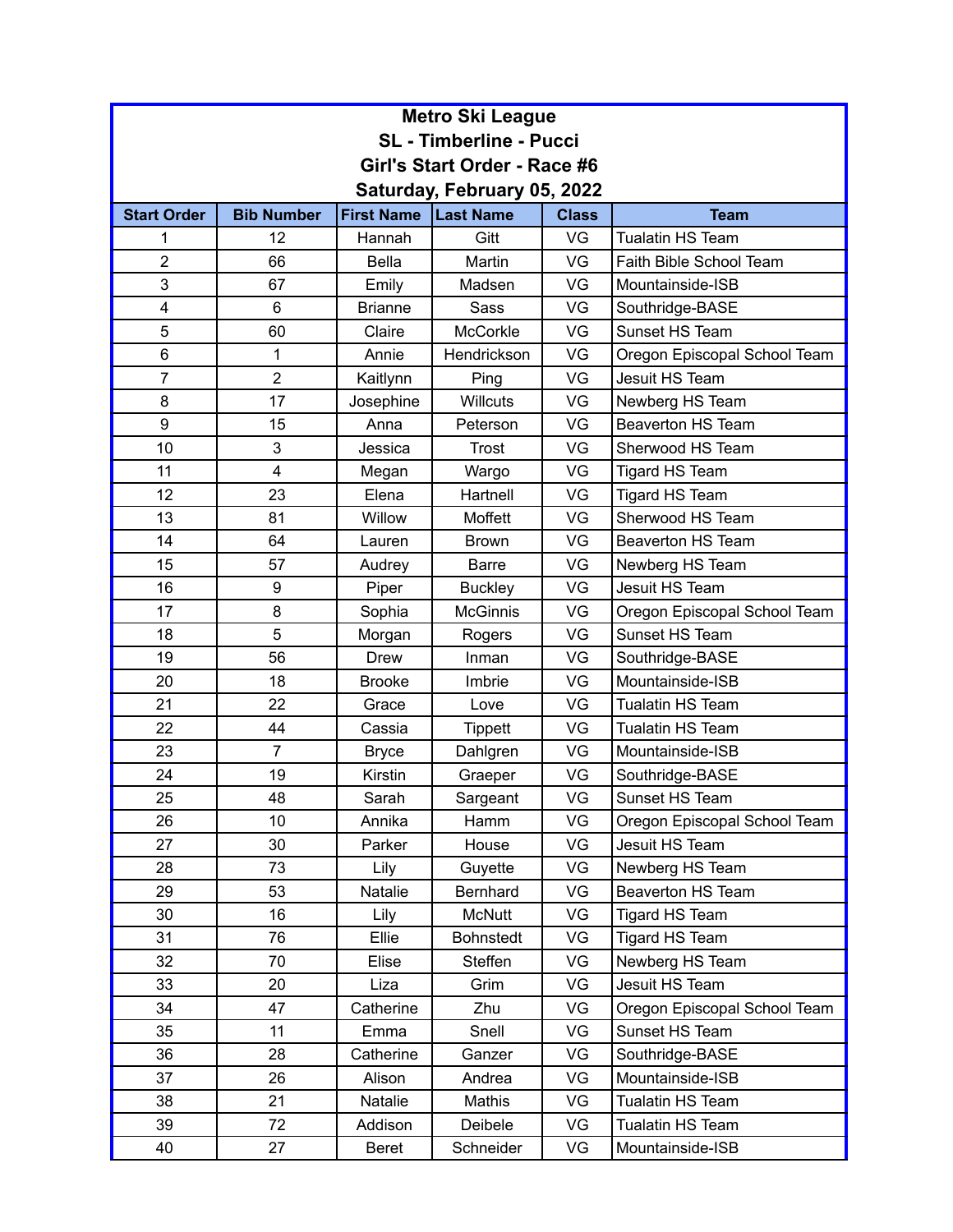| 41              | 71 | Amanda           | Maher          | VG         | Southridge-BASE              |
|-----------------|----|------------------|----------------|------------|------------------------------|
| 42              | 24 | Avery            | Gill           | VG         | Sunset HS Team               |
| 43              | 50 | Sonia            | Shenoy         | VG         | Oregon Episcopal School Team |
| 44              | 14 | Alexandra        | Semper         | VG         | Jesuit HS Team               |
| 45              | 13 | Elle             | Genor          | <b>VAG</b> | Jesuit HS Team               |
| 46              | 68 | Lily             | <b>Buckley</b> | <b>VAG</b> | Oregon Episcopal School Team |
| 47              | 45 | Maren            | Kuether        | <b>VAG</b> | Sunset HS Team               |
| 48              | 54 | Ella             | Irving         | <b>VAG</b> | Mountainside-ISB             |
| 49              | 78 | <b>Blaize</b>    | Dahlgren       | <b>JVG</b> | Mountainside-ISB             |
| 50              | 25 | Ananya           | Pandit         | <b>JVG</b> | Sunset HS Team               |
| 51              | 77 | Charlotte        | Gibson         | <b>JVG</b> | Oregon Episcopal School Team |
| 52              | 29 | Angelina         | Cao            | <b>JVG</b> | Jesuit HS Team               |
| 53              | 31 | Jordan           | Hoffman        | <b>JVG</b> | Jesuit HS Team               |
| $\overline{54}$ | 59 | Katherine        | Looi           | <b>JVG</b> | Sunset HS Team               |
| 55              | 74 | Callie           | Chu            | <b>JVG</b> | Mountainside-ISB             |
| 56              | 37 | <b>Bridgette</b> | <b>Beaton</b>  | <b>JVG</b> | Sunset HS Team               |
| 57              | 42 | Sydney           | Martin         | <b>JVG</b> | Jesuit HS Team               |
| 58              | 40 | Tanvi            | Vemulapalli    | <b>JVG</b> | Jesuit HS Team               |
| 59              | 39 | Nora             | Roesch         | <b>JVG</b> | Sunset HS Team               |
| 60              | 33 | Taylor           | Wilkinson      | <b>JVG</b> | Sunset HS Team               |
| 61              | 34 | Rithu            | Girish         | <b>JVG</b> | Jesuit HS Team               |
| 62              | 35 | Emma             | <b>Blevens</b> | <b>JVG</b> | Jesuit HS Team               |
| 63              | 36 | Savannah         | Johansen       | <b>JVG</b> | Sunset HS Team               |
| 64              | 65 | Tyler            | Orozco         | <b>JVG</b> | Sunset HS Team               |
| 65              | 55 | Anna             | Poulin         | <b>JVG</b> | Jesuit HS Team               |
| 66              | 32 | <b>Bianca</b>    | Sarich         | <b>JVG</b> | Jesuit HS Team               |
| 67              | 62 | Emma             | Viehouser      | <b>JVG</b> | Sunset HS Team               |
| 68              | 51 | Gwen             | Gauger         | <b>JVG</b> | Sunset HS Team               |
| 69              | 38 | Natalie          | Kerr           | <b>JVG</b> | Jesuit HS Team               |
| 70              | 69 | Claire           | Cao            | <b>JVG</b> | Jesuit HS Team               |
| 71              | 63 | Amelia           | Sanders        | <b>JVG</b> | Sunset HS Team               |
| 72              | 75 | Maya             | McQueen        | <b>JVG</b> | Sunset HS Team               |
| 73              | 79 | Helena           | Stremme        | <b>JVG</b> | Jesuit HS Team               |
| 74              | 58 | Victoria         | Jeffery        | <b>JVG</b> | Sunset HS Team               |
| 75              | 41 | Maitreyee        | Kulkarni       | <b>JVG</b> | Sunset HS Team               |
| 76              | 61 | Grace            | Stafford       | <b>JVG</b> | Sunset HS Team               |
| 77              | 52 | Ellie            | Juliano        | <b>JVG</b> | Sunset HS Team               |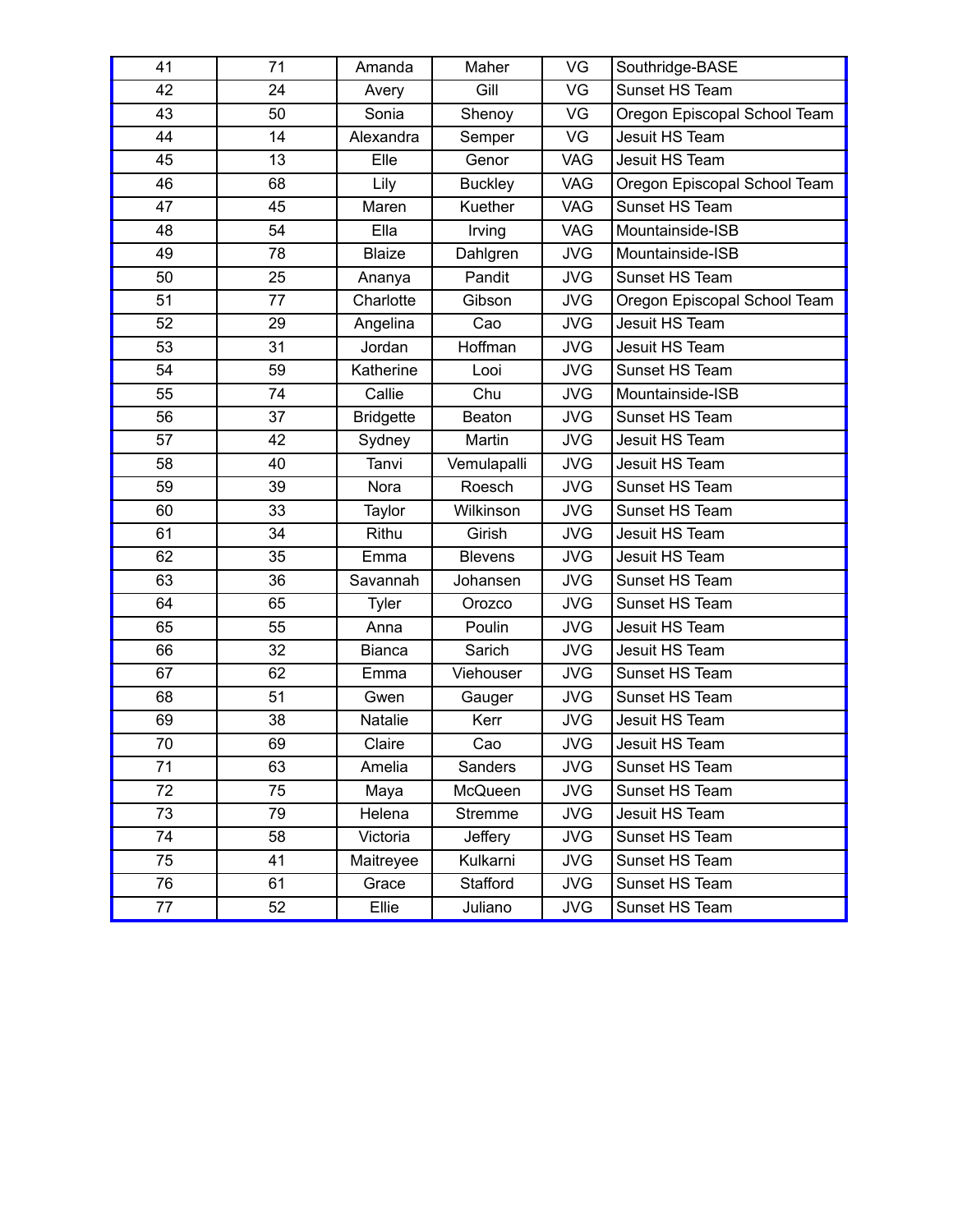| <b>Metro Ski League</b>        |                |                   |                   |              |                              |  |  |
|--------------------------------|----------------|-------------------|-------------------|--------------|------------------------------|--|--|
| <b>SL</b> - Timberline - Pucci |                |                   |                   |              |                              |  |  |
| Boy's Start Order - Race #6    |                |                   |                   |              |                              |  |  |
| Saturday, February 05, 2022    |                |                   |                   |              |                              |  |  |
| <b>Start</b>                   | <b>Bib</b>     | <b>First Name</b> |                   |              |                              |  |  |
| Order                          | <b>Number</b>  |                   | <b>Last Name</b>  | <b>Class</b> | <b>Team</b>                  |  |  |
| 1                              | 39             | Joshua            | <b>Berkman</b>    | <b>VB</b>    | <b>BASE</b>                  |  |  |
| $\overline{2}$                 | 67             | Kamran            | Mashaw            | <b>VB</b>    | <b>ISB</b>                   |  |  |
| 3                              | 3              | Ashton            | <b>Hicks</b>      | VB           | Mountainside HS Team         |  |  |
| 4                              | 1              | Markus            | Falconer          | <b>VB</b>    | <b>Westview HS Team</b>      |  |  |
| 5                              | 27             | Peter             | Foley             | <b>VB</b>    | Edison HS Team               |  |  |
| 6                              | $\overline{7}$ | Oscar             | Hapke             | <b>VB</b>    | Oregon Episcopal School Team |  |  |
| $\overline{7}$                 | 21             | Jackson           | Flynn             | <b>VB</b>    | <b>Beaverton HS Team</b>     |  |  |
| 8                              | 8              | Peyton            | Sapp              | <b>VB</b>    | <b>Tualatin HS Team</b>      |  |  |
| $\boldsymbol{9}$               | $\overline{2}$ | Dillon            | <b>Mills</b>      | <b>VB</b>    | Jesuit HS Team               |  |  |
| 10                             | 74             | Kolbe             | Johnson           | <b>VB</b>    | Sherwood HS Team             |  |  |
| 11                             | 5              | Samuel            | Kadz              | <b>VB</b>    | Sunset HS Team               |  |  |
| 12                             | 17             | Hayden            | Oelke             | <b>VB</b>    | <b>Tigard HS Team</b>        |  |  |
| 13                             | 50             | Owen              | Magnusen          | <b>VB</b>    | Tigard HS Team               |  |  |
| 14                             | 12             | Aiden             | Gill              | <b>VB</b>    | Sunset HS Team               |  |  |
| 15                             | $\overline{4}$ | Kurt              | Woodruff          | <b>VB</b>    | Jesuit HS Team               |  |  |
| 16                             | 16             | Ethan             | Love              | <b>VB</b>    | <b>Tualatin HS Team</b>      |  |  |
| 17                             | 20             | Ryan              | Murphy            | <b>VB</b>    | <b>Beaverton HS Team</b>     |  |  |
| 18                             | 87             | Theo              | Shanno            | <b>VB</b>    | Oregon Episcopal School Team |  |  |
| 19                             | 54             | <b>Jack</b>       | Meyer             | <b>VB</b>    | Edison HS Team               |  |  |
| 20                             | 9              | Josh              | Hinsdale          | <b>VB</b>    | <b>Westview HS Team</b>      |  |  |
| 21                             | 15             | Isaac             | Neill-Jones       | <b>VB</b>    | Mountainside HS Team         |  |  |
| 22                             | 11             | Jasper            | Williams          | <b>VB</b>    | Mountainside HS Team         |  |  |
| 23                             | 51             | Diego             | Phipps-Santiago   | <b>VB</b>    | <b>Westview HS Team</b>      |  |  |
| 24                             | 75             | Jack              | Bousquet          | VB           | Edison HS Team               |  |  |
| 25                             | 49             | Olin              | Gilster           | <b>VB</b>    | Oregon Episcopal School Team |  |  |
| 26                             | 95             | Olin              | Jerde             | VB           | <b>Beaverton HS Team</b>     |  |  |
| 27                             | 22             | Gabriel           | Mitchell          | VB           | Tualatin HS Team             |  |  |
| 28                             | 13             | Noah              | <b>Stremme</b>    | VB           | Jesuit HS Team               |  |  |
| 29                             | 23             | Kiran             | Gupta             | VB           | Sunset HS Team               |  |  |
| 30                             | 59             | Riley             | Smith             | VB           | Tigard HS Team               |  |  |
| 31                             | 94             | Conner            | Smith             | VB           | Tigard HS Team               |  |  |
| 32                             | 25             | Cooper            | Vafi              | VB           | Sunset HS Team               |  |  |
| 33                             | 6              | Matteo            | Campbell          | VB           | Jesuit HS Team               |  |  |
| 34                             | 43             | Theodosious       | <b>Tzantarmas</b> | VB           | <b>Tualatin HS Team</b>      |  |  |
| 35                             | 44             | Addison           | Schinderle        | VB           | <b>Beaverton HS Team</b>     |  |  |
| 36                             | 10             | Seth              | Levin             | VB           | Oregon Episcopal School Team |  |  |
| 37                             | 38             | Michael           | <b>Stephens</b>   | VB           | Edison HS Team               |  |  |
| 38                             | 64             | Adam              | Harrison          | <b>VB</b>    | <b>Westview HS Team</b>      |  |  |
| 39                             | 60             | Carter            | Cluff             | VB           | Mountainside HS Team         |  |  |